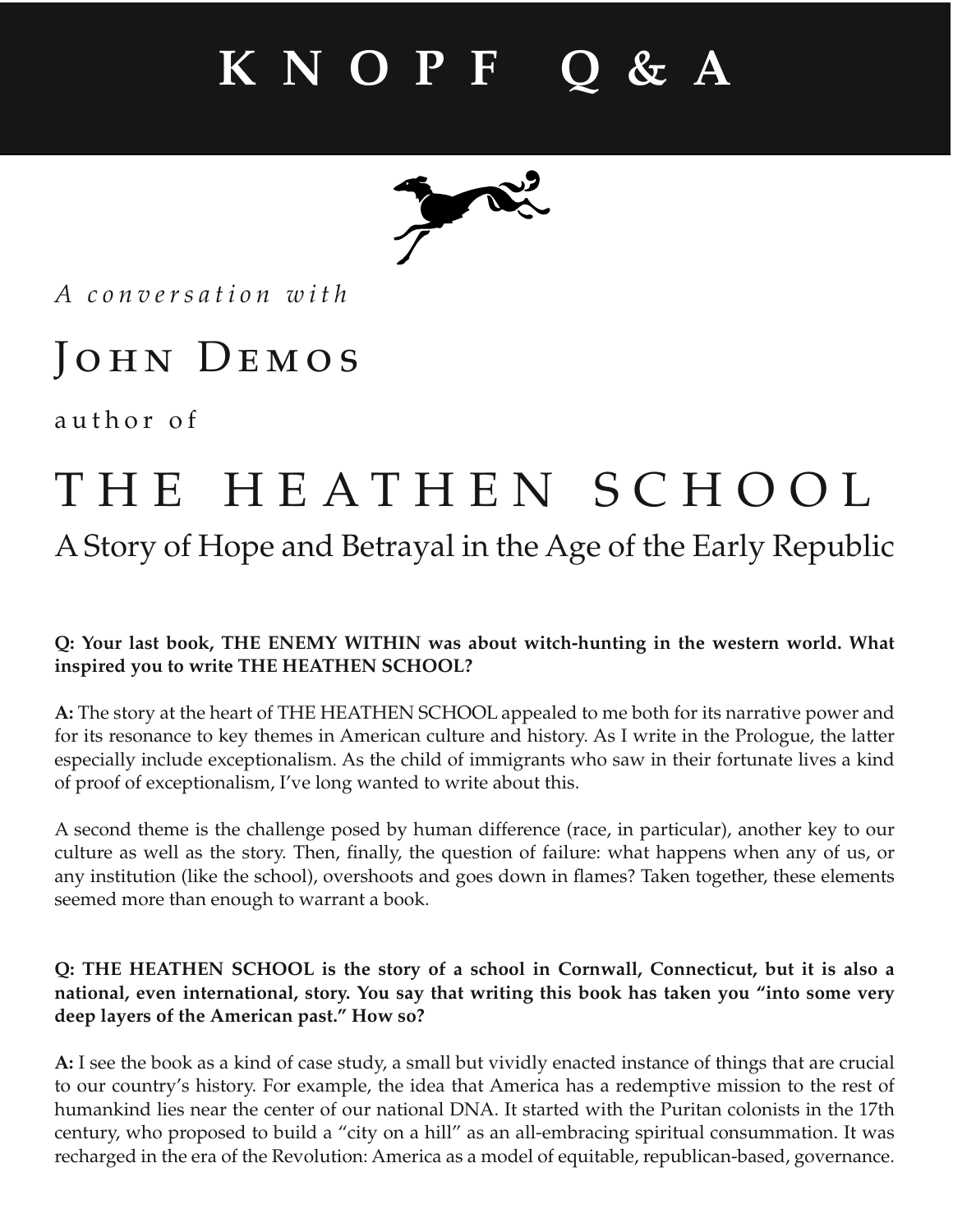It was renewed and updated in the 19th century: America as a "beacon of freedom" for immigrants and other aspirants to a fully self-made life. It appeared again in the 20th century, especially around the two world wars, both of them fought in the name of democracy against totalitarian enemies.

The Heathen School was a microcosm of this idea and these goals: tiny though it was, its leaders envisioned it as the germ of a universally significant project. Even at ground level the school displayed an extraordinary geographic range; the scholars (as they were then called) came from all over the world. And the mixing of so many different racial and ethnic strains—Pacific islanders, east Asians, European Jewry, Native Americans—forecast the kind of multicultural people we have become today.

### **Q: Your research led you to Hawaii, Cornwall, and the Cherokee Nation. How did these trips inform your writing? What did you discover that most surprised you?**

**A:** At the outset I had no plans for special travel. And when, after a while, I decided to go to Hawaii, it was from barely more than a whim, a vague feeling that I might find something revealing and pertinent about Henry Obookiah (a leading character in the story of the school, but born and raised in Hawaii). In fact, I found much more than I anticipated, all kinds of clues and other nuggets. But, most of all, my personal experience of those islands—their look, their sound, their "aura"—was galvanizing.

As soon as I got home, I knew that I had to include my trip in the book. Then, having written on Hawaii, it seemed I must try for the same with two other venues central to the story: Cornwall and the Cherokee Nation (its original site in what is today north Georgia). I wrestled quite a bit with how to handle this material: travelogue or history? First-person voice or something else? Past or present tense? For certain, these parts are unusual in historical writing; I'm not sure how readers will react to them.

### **Q: What role did the China Trade play in setting the stage for the Mission School's founding?**

A: The beginnings of the Foreign Mission School (that was its official name, with "heathen school" as a more colloquial form of reference) can be traced to Obookiah's arrival in New Haven, following escape from his homeland on a trade-ship that had stopped there en route to China. His subsequent conversion to Christianity led many in New England to think that the same result could be achieved on a much wider scale: hence the plan for a special academy that would educate, convert, and "civilize" indigenous youth from all around the world.

Other young men would soon follow the same route—from their natal homes in Hawaii, to work aboard Pacific trade ships, to arrival in the United States, to the Mission School. It was this group that formed the core of pupils in the school's earliest phase. Hence it is reasonable to speculate that without the China Trade there would have been no reason to conceive such a project, in the first place. Of course, too, the China Trade was itself a manifestation of national outreach. In that much broader sense it set the stage for the school's creation (and for other missionary work as well).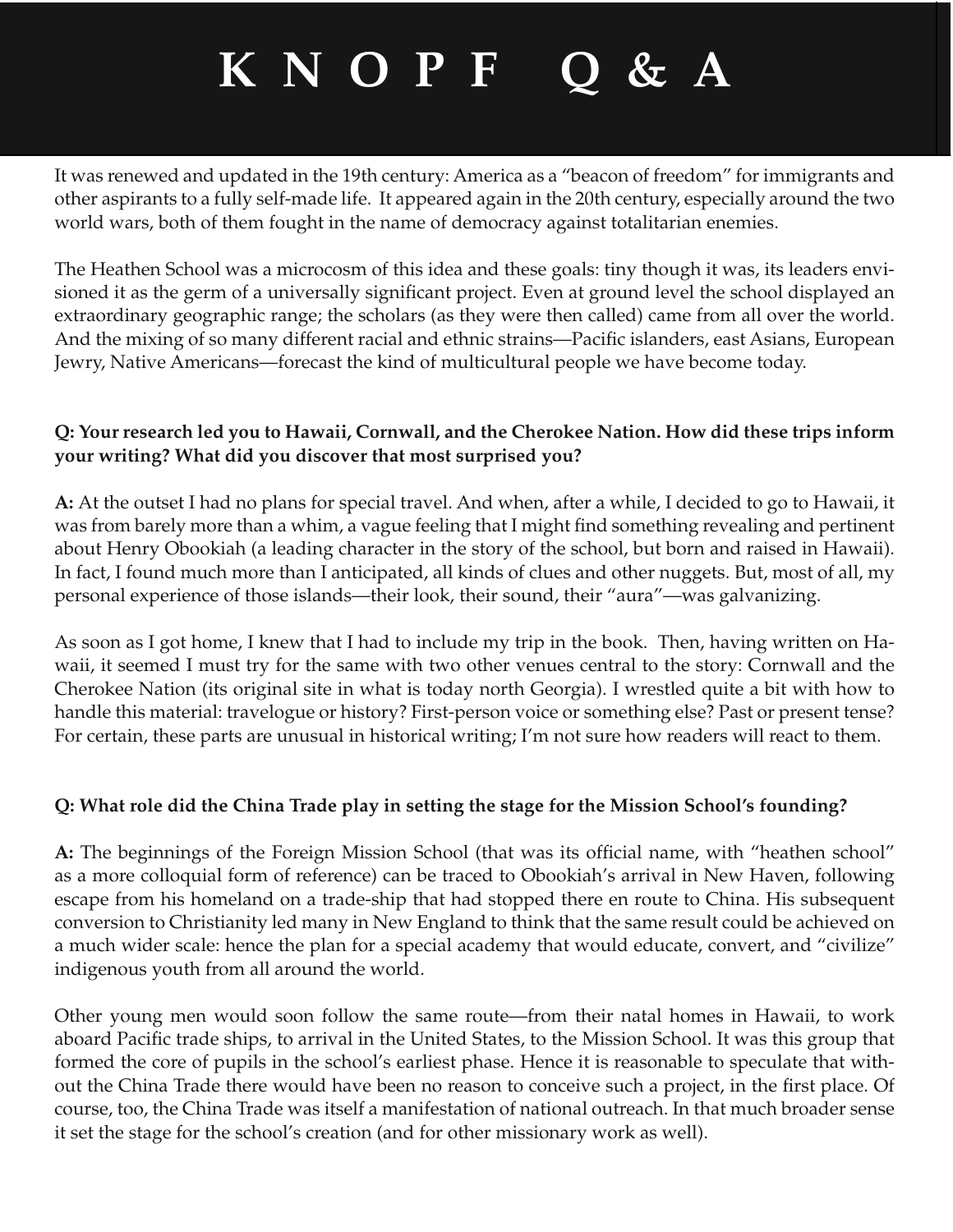#### **Q: Why did the founders decide on Cornwall, CT for the school's location?**

A: The founders wanted to find a secluded spot on which to locate their school, a place where their goals could be realized without distraction or competition from outside influences. Cornwall qualified: its positioning in far northwestern Connecticut served as a barrier to contact with the world at large. In addition, its citizens had a reputation for strong piety. Finally, the town offered inducements—the use of local buildings, for instance—in a kind of bidding war against other communities that also wished to be selected as the school's site.

### **Q: Henry Obookiah, one of the first students at the Mission School, had strong ties to Yale, where you're a professor. What role did Yale play in supporting students of the Mission School over the years?**

A: Obookiah's first appearance in New Haven, at least the first to be noticed and remembered, was on the steps of Yale College. There, one autumn day in the year 1809, he was observed quietly weeping. When asked by passing undergraduates the reason for his distress, he said, "because nobody gives me learning." This was sure to get their attention; almost at once, they offered encouragement, lodging, and instruction. He moved right in with one of the students, and then was taken to the home of Yale's president, Rev. Timothy Dwight. Several of his Hawaiian compatriots were also welcomed at the college. So Yale did play an important role in the opening part of the story. And Yale continued to figure in its later parts as well. The school's founding charter was signed in Rev. Dwight's living room, and its agents (trustees) included Yale graduates and professors.

I like the fact that Yale has been my place, too. I've recently retired after many years on the faculty, but can't honestly say this has much to do with my book. I didn't choose the story because of Yale; in many ways the story chose me, quite apart from Yale. It did help that our library holds crucially relevant documents. But even more of those, I have to say, turned up at Harvard.

#### **Q: Donations to the American Board of Commissioners for Foreign Missions (ABCFM) soared to nearly thirty thousand dollars in the year of the Mission School's founding. How did the Cornwall community feel about opening the Mission School? What was the general sentiment throughout New England?**

**A:** The excitement around the founding of the Mission School was widespread, deep, and absolutely genuine. The evidence is found, for example, in lists of personal donations published at regular intervals by the religious press. These start at the level of "two straw hats," "a bushel of white beans," "a dozen candle snuffers"; at the upper end they reach \$2000 in cash (the equivalent of perhaps \$30,000 today). Most of the donors were humble folk, some of them living in Cornwall, many others in villages and towns scattered across New England, and beyond. As word spread, gifts came even from overseas: a Swiss "baron," "a Prussian nobleman," a "Russian prince," a "Liverpool gentleman," and so on. Excitement could also be measured in the arrival of visitors—some hundreds per year. Finally,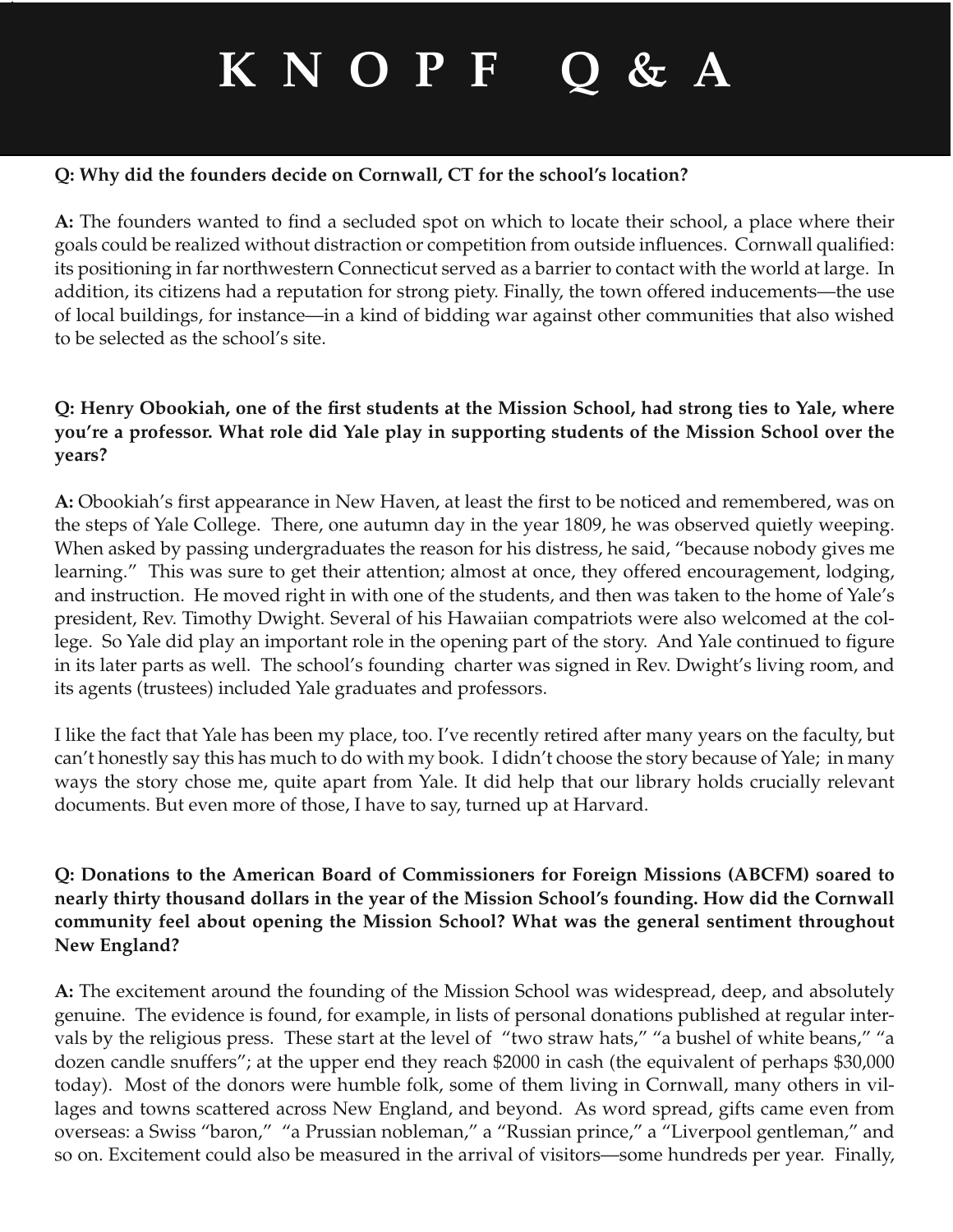the coffers of the American Board of Commissioners for Foreign Missions were swelled by its sponsorship of the school. All signs point in the same direction: excitement, yes; fascination, too; and, perhaps most of all, transcendent hope.

#### **Q: Soon the Mission School considered itself a success, and had a regular admissions process, requiring advance communication and written "testimonials of an applicant's moral and Christian character." The school even became something of a tourist attraction (one of the three leading "points of interest" in the state of Connecticut). But what were some critiques of the school's mission?**

**A:** From the start, there were doubters, skeptics, and outright opponents of the school and its goals. In their view, missionary work had no sanction in the Bible (thus it infringed on God's sovereign will), and was, in addition, wildly impractical (since the heathen were inherently "savage" and irredeemable). Indeed, some regarded missions as a kind of scam, concocted by clergy bent on extending their influence beyond its proper limits. These same suspicions also targeted a good many women, since much of the ground level support involved female church members. The ultimate threat was that missions might lead to a "topsy-turvy world" in which traditional racial and gender hierarchies were radically upended.

### **Q: Thomas Hopoo, star pupil at the Mission School, returned to Hawaii and married a native wom**an in the first wedding "celebrated at these islands in the manner of the christians." What happened **next?**

**A:** Thomas Hopoo was considered the most promising of all the young Hawaiians enrolled at the school. The trustees and principal expected him to lead the way in opening his homeland to Christian influence. During the first weeks and months after his return he did exactly that: preached in newly, founded churches, taught school, and married a native woman in what was, indeed, Hawaii's first Christian wedding. But then he was found to have committed adultery not once, not twice, but "in twenty instances or more." His connection to the mission was severed forthwith; after that he disappears from the record. The story of Hopoo prefigured other cases of failure among the returnees to Hawaii; hardly any of them fulfilled the high hopes of their teachers and sponsors. There was equal disappointment about other returning groups (Indians, Jews, Chinese). Almost everywhere the outcome was the same: neglect of Christian faith and practice, and reversion to uncivilized (i.e. native) ways.

**Q: You write about intimacy across racial boundaries, reaching back to 1619 when the Virginia planter John Rolfe courted and married the local Indian princess Pocahontas, to the marriage in 1824 between John Ridge, Cherokee Indian scholar, and Sarah Bird Northrup, white daughter of the Mission School steward. Many believed that "Marriage was for persons of the same race; the Almighty had willed it so, and ancient tradition fully concurred." Why was the marriage between a Cherokee Indian and a white girl from Cornwall so troubling to the Cornwall community?**

**A:** I think if we could somehow ask one or another Cornwallite (circa 1820s) about this, he or she would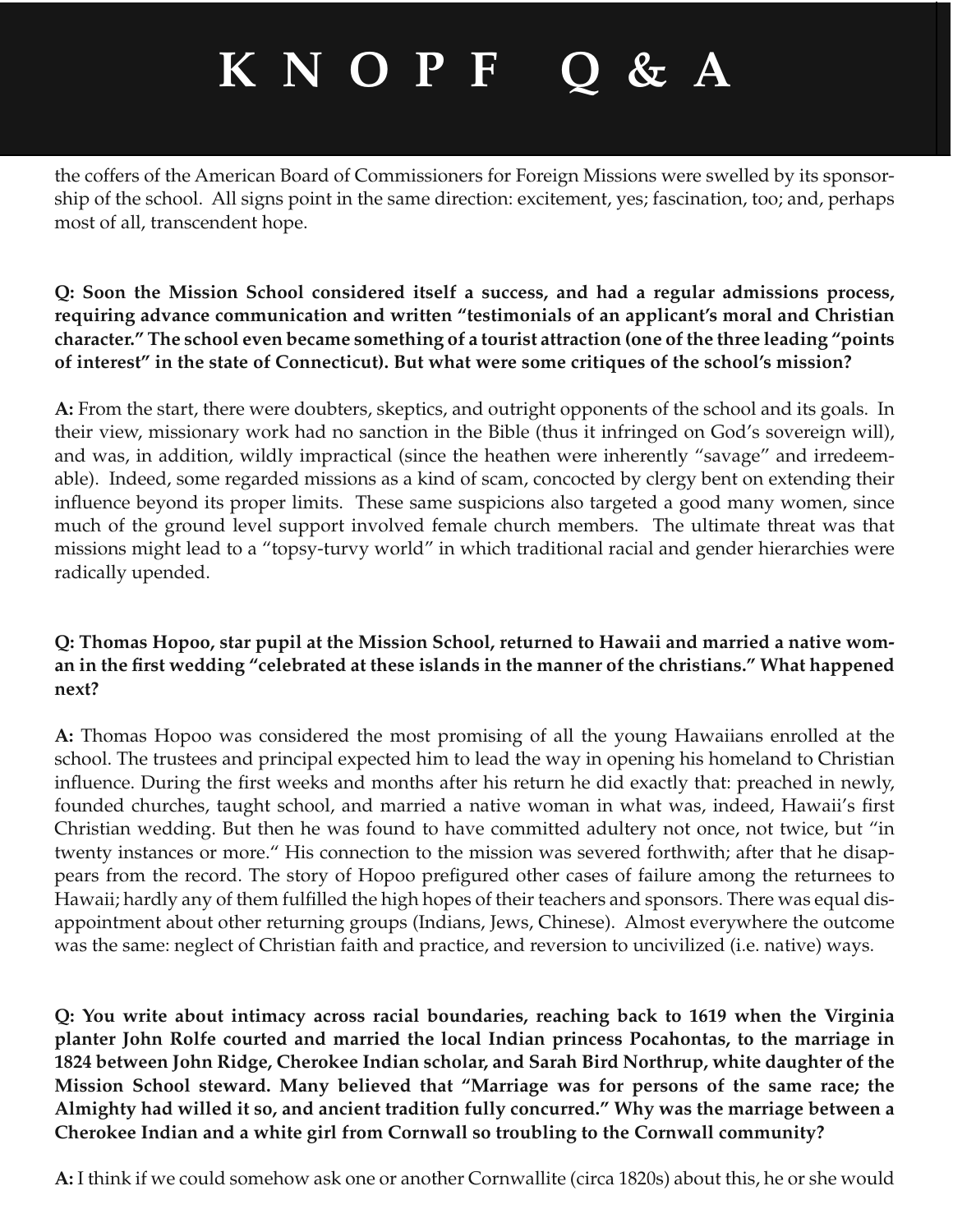say: *it's one thing that we should bring them here, convert them, educate them, civilize them, and entirely another that they should marry our daughters!* The point is that marriage across racial lines was deeply unacceptable for almost all white people of that era, including many who were otherwise quite liberal minded. There was, to be sure, a long history behind this, starting virtually from the first moments of European colonization in the 17th century; a settled pattern that would not easily bend or break. Indeed, a full hundred years later, when the Mission School was long gone and mostly forgotten, many states still carried anti-miscegenation laws on their books. I think the roots of this have always been deeply psychological, an inward cluster of fear, self-doubt, and pride. White dominance, and male dominance too, required that racial boundaries be strictly maintained. It was men of color marrying white women that felt so threatening, not the other way around.

**Q: Following the marriages of John Ridge and Sarah Northrup, and Elias Boudinot (a Cherokee scholar) and Harriet Gold (daughter of a long-time supporter of the school), donations to the Mission School "dropped from roughly five hundred dollars per quarter in 1823 to sixty dollars the following year. You write, "The closer to Cornwall, the more likely (and more energized) the outrage; conversely, distance opened a door to romanticizing." What do you mean by this?**

**A:** The sharpest attacks on the two intermarriages came from within a short radius around Cornwall. I think the distress aroused in such morally charged situations gets heightened by nearness, whereas distance serves as a buffer. In this case, distance made room even for an old, very different, and distinctly romantic current of feeling about Indians—one that cast them as noble primitives, children of Nature unspoiled by the artifice of modern social arrangements. Some of that appeared in the more tolerant responses of people far from the center of the action.

### **Q: There was actually more tolerance for miscegenation in the 1790s than in the 1820s. How had America moved backwards in terms of tolerance? Has that happened at other points in American history?**

**A:** It would be risky to profile racial attitudes over a long stretch of time, but they do go up and down. The years immediately following the Revolution (say, 1785-1810) seemed to offer openings to inclusiveness (if not equality) for people of all kinds. Thus the Washington and Jefferson administrations could propose policies expressly designed to bring Indians within the national mainstream. Thus, too, racial amalgamation seemed at least imaginable. By the 1820s, however, such hopeful prospects had dimmed. The relentless advance of white settlement into Indian lands produced more and more occasions for conflict. And heightened controversy over slavery invested the whole matter of color difference with new meaning; nonwhites, whether Indians or African Americans, were discounted and downgraded. I do think similar ups and downs have appeared in other periods of our history. The 1920s, for example, were a markedly intolerant time, our own era somewhat less so. Of course, all this is relative; racism has been present, and powerful, throughout. Still, no black person could have been elected president prior to this century.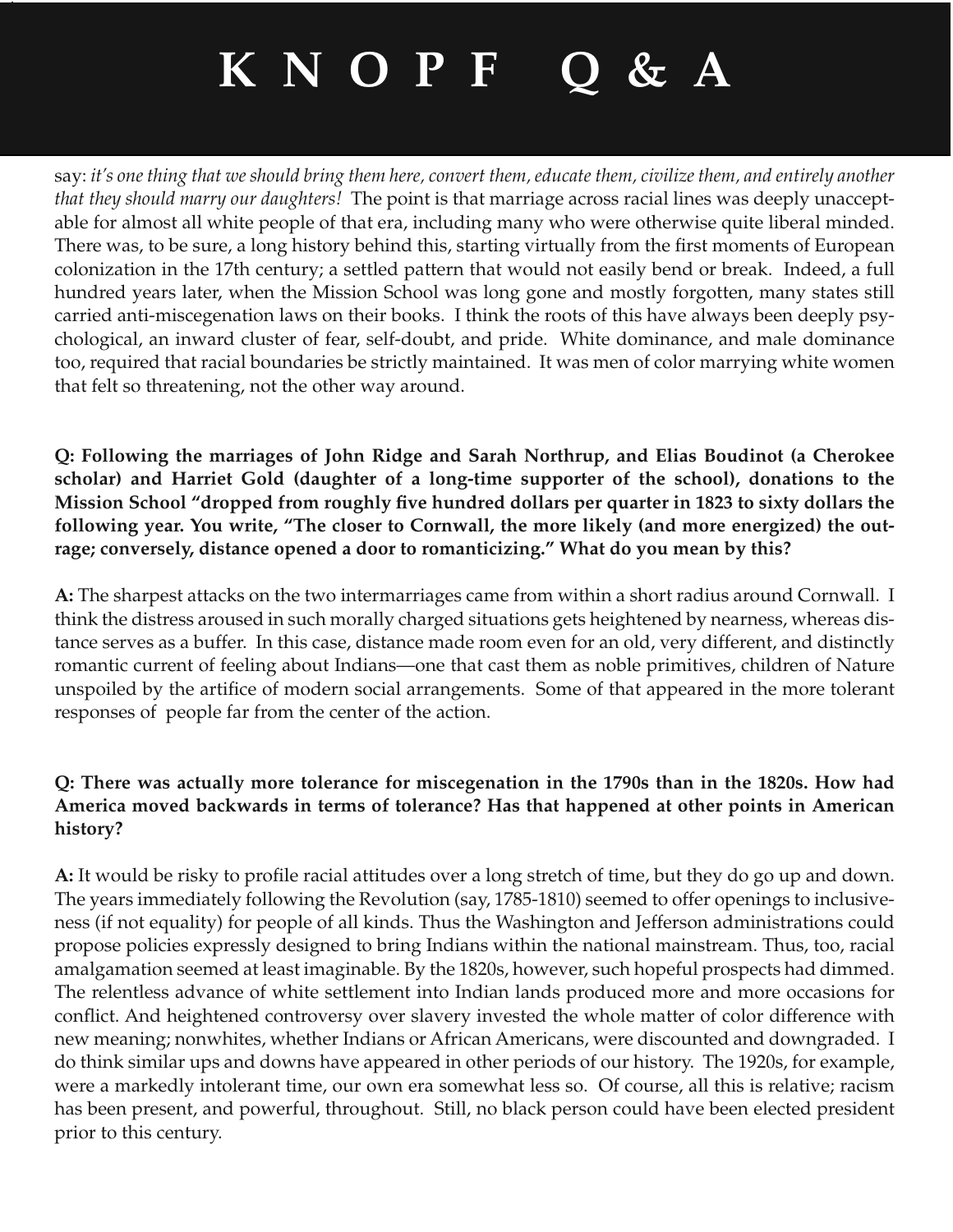**Q: President Jefferson declared to a visiting Indian delegation, "The day will soon come when you will unite yourselves with us, join in our great councils, and form a people with us, and we shall all be Americans; you will mix with us by marriage; your blood will run in our veins and will spread with us over this great continent." Later, President Monroe said in a report to Congress, "It is impossible to incorporate [Indians] in such masses, in any form whatever, into our system." The Jackson administration refused to enforce the 1832 Supreme Court decision in Worcester v. Georgia. What can we learn from these contrasting approaches? How does this remind us of politics today?**

**A:** What we can learn is that change happens. There is good social science evidence that people's attitudes are not fixed. In particular, proximity—living and working in close contact with others of different race and culture—can soften old animosities. If polled today on the views expressed by Jefferson versus Monroe, most Americans would side with the former. Change comes hard in such deeply embedded matters, but we shouldn't abandon hope for something different and better.

### **Q: Missionaries eventually decided that bringing heathens to America would likely reduce—not increase—their effectiveness after returning home (a conclusion that was, of course, contrary to the founding principles of the Mission School). While the goal of worldwide "salvation" remained as before, how would the approach change?**

**A:** The view that missionaries adopted, after closing the Mission School, was pointed overseas. Worldwide salvation should begin in the homelands of the heathen themselves. In the U.S.A., direct contact with American life and culture seemed to produce an unfortunate, softening effect; the young men at the Mission School, for example, had been morally and psychologically weakened by such exposure. Things would go better if the work of conversion, education, and civilization were centered wherever it was they came from. Or at least that became the dominant line of argument. Personally, I have my doubts. I think this shift of strategy was also, for the missionary movement as a whole, an escape from embarrassment, not to say failure. *Let's just put this whole unfortunate "experiment" out of sight, and just try something else.* 

### **Q: Describe the transition from a "reform" approach to an "ethnic cleansing" approach. How did John Ridge and Elias Boudinot become leading advocates of encouraging Cherokees to emigrate from their homes?**

**A:** Between about 1810 and 1830 there was a gradual but steady shift of emphasis in public attitudes toward Indians and their presence within the territory claimed by the United States. The process was rooted, first of all, in demographic growth—the rapid increase in the white population, and the resultant pressure of advancing settlement on what had traditionally been the homelands of native people. This led in a pretty straightforward way to increased occasions for conflict, sometimes amounting to full-scale warfare. The overall result was a renewal of old images of Indians as violently "savage"—and thus unworthy of consideration for anything like American citizenship. This trend was no less meaningful for being effectively circular: you push them hard, they resist, you come to see their resistance as